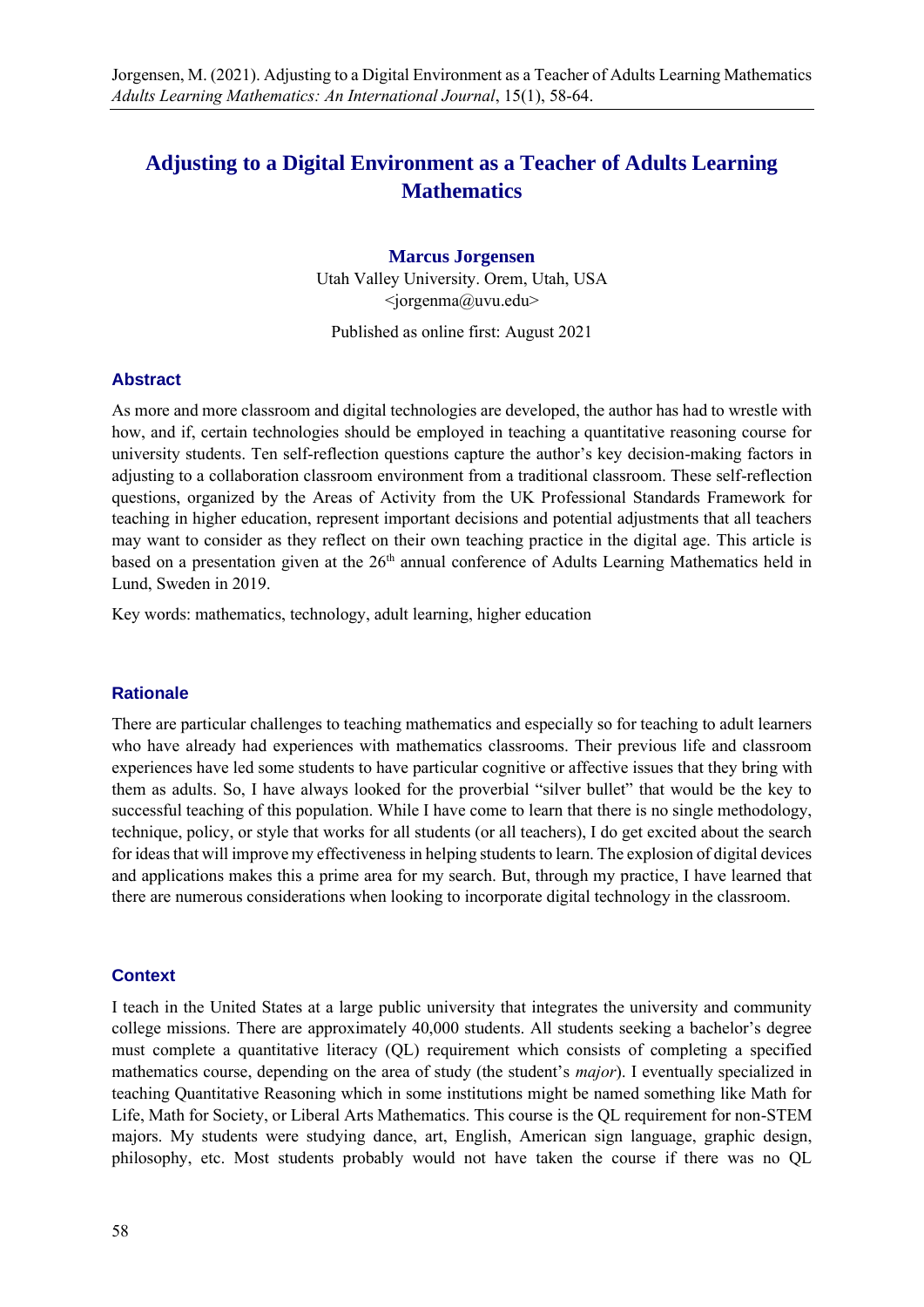requirement. Many had previously taken at least one developmental (remedial) mathematics course that the institution offers to prepare students for college-level mathematics.

A few years ago, I observed a colleague using a "collaboration" classroom where approximately 30 students sat in pods of up to six people each. Each pod has its own monitor and white board. Students can connect to their monitors with a variety of their own devices. The pods are spread around the outside of the room and there is no traditional front to the room. There is an instructor station in the corner where any screen can be broadcast to all of the students' monitors. I was intrigued so I sought out collaboration rooms for my classes, after receiving the requisite technology training. The training was only on using the technology, not methodology, so I quickly learned that I could not teach my Quantitative Reasoning course in the way I had become accustomed. I found myself rethinking everything about my teaching. With no front of the room, it forced me to present in a different way and take advantage of the pod seating. My focus became what I was going to have my students do together during class rather than what I was going to tell them. It was a lot of work to make the transition, but I was glad for the experience and requested those rooms to teach in, from then on. That experience made me consider the impact of technology on my teaching. I began to think about general considerations that myself and other faculty must make in the digital age given the ongoing technological innovations that have the potential to impact teaching and learning.

To organize my thinking and to comprehensively look at the act of teaching, I decided to use the five Areas of Activity from the UK Professional Standards Framework (Advance HE, 2018). Those five areas [bold added to indicate short names for each area] are:

- **Design** and plan learning activities and/or programmes of study;
- **Teach** and/or support learning;
- **Assess** and give feedback to learners;
- Develop effective **learning environments** and approaches to student support and guidance; and
- Engage in continuing **professional development** in subjects/disciplines, and their pedagogy, incorporating research, scholarship and the evaluation of professional practices.

For each of these five areas, I find that there are questions I must ask myself as I confront technological change and the potential to improve student learning. These questions are found below for each of the areas.

# **Design**

With all the information that is available to students. I found myself thinking of the following question as I designed a course or planned a lesson:

# *Question #1. What should students do by hand versus what should they do by calculator, computer, mobile application, or online calculator?*

For example, in a quantitative reasoning course with a financial unit, I could have my students calculate a monthly mortgage payment by hand with the help of a calculator. Or, I could have them find an online mortgage calculator, input data, and interpret the results. Which is more important? I ended up compromising and having my students do both. My rationale for having them do it by hand was that they should know how to use a calculator and that manipulating the formula would give them a better understanding of how the online calculator works and why the concept of exponential change is important. But, using an online mortgage calculator helps them with a life skill they may use in the future.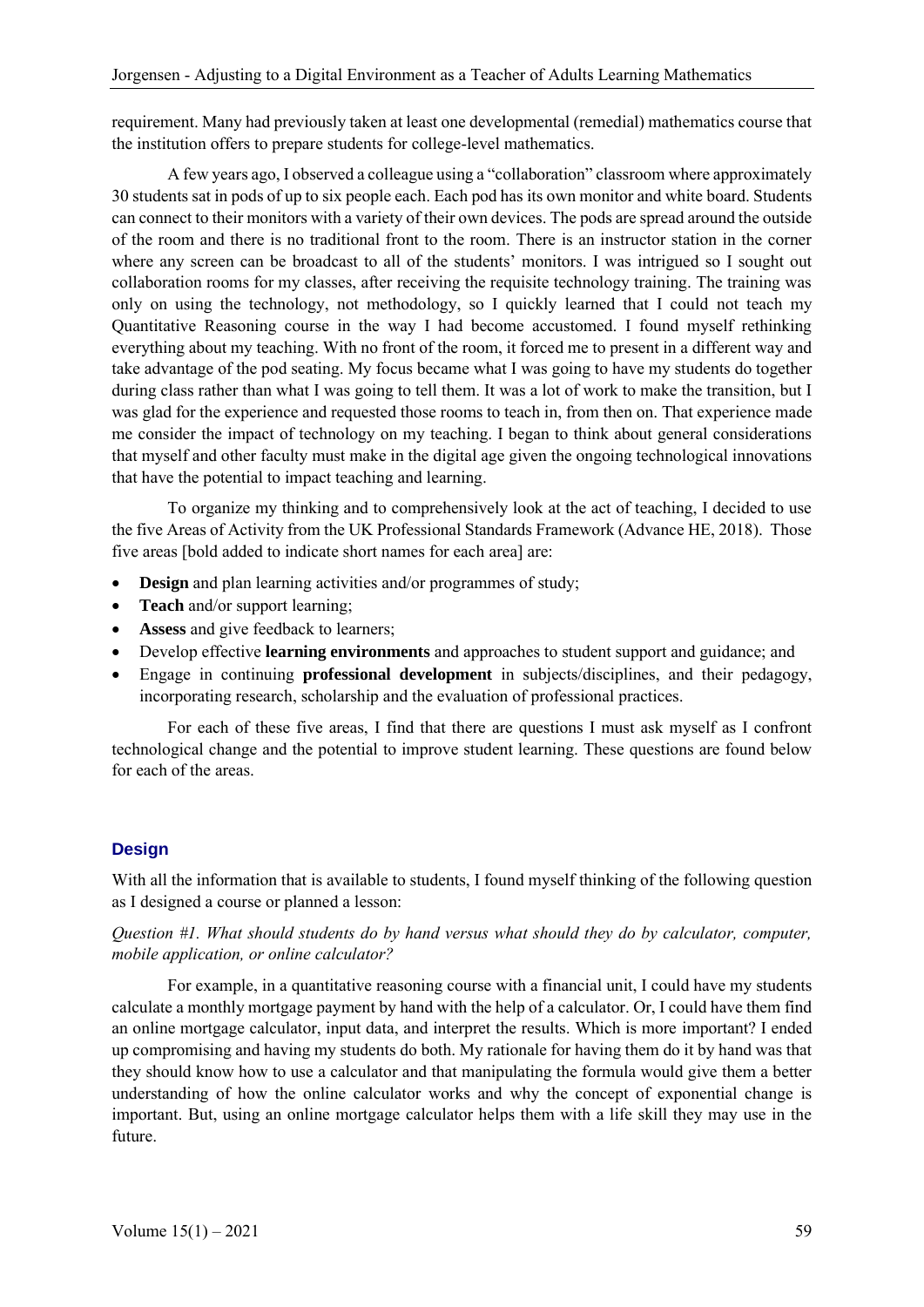There are other aspects of mathematics for which question #1 applies. For example, should students: (a) calculate a unit price or know how to find and interpret the labelled unit price in a store, (b) construct a pie chart by hand or use spreadsheet software to create a chart, (c) convert units or use an app or online program (even as simple as typing the units to be converted into the Google search bar). The following statement from Boyle and Farreras (2015) gave me some pause:

Changes in the use of technology today, especially in hand-held devices, may well translate into students today not memorizing the multiplication tables or being unaware of the process of multiplying two or more digit numbers. Educators' initial reaction is to assume that modern students are thus not 'learning' because they are not using the traditional method. As this study has shown, however, this conclusion needs to be examined very carefully. The fact that students do not learn the way that previous generations did, is not evidence for lack of learning, or any of the other dire conclusions that are often drawn. (p. 98)

When considering having students work by hand or using a digital tool the most important consideration I have found is the expected learning outcomes for my adult learners. Those outcomes should be developed while keeping in mind the Boyle and Farreras' (2015) quote in mind. The outcomes must be explicit and should drive the development of the course, including the incorporation of technology.

The second question in the design area is:

#### *Question #2. Should I incorporate a particular new digital technology into my course design?*

The answer depends on the expected student learning outcomes. Technology should support the teaching-learning process as directed by the outcomes. One should not look at a new technology as a solution looking for a problem. I once incorporated some technology without fully thinking it through in advance. It failed and I quickly abandoned it.

In addition to the learning outcomes, other considerations for adopting new technology in the design of a course include accessibility, cost, past performance, customization, and ease of use.

## **Teaching**

The third question is in the teaching area:

## *Question #3. What is my role as a teacher and how should technology support or modify that role?*

The answers to this question are highly personalized, depending on the instructor's characteristics as a teacher. There are metaphors for how one might see themselves in the classroom like boss, coach, docent, etc. There is also an issue of how much control an instructor needs. Does the instructor see themselves as operating a dictatorship, bureaucracy, or democracy? How structured/flexible is the instructor or how extroverted/introverted? These are just a few characteristics, but they can all be factors in how technology will be used in teaching.

A colleague of mine has changed all his classes to a flipped model. He quite heavily relies on digital technology to eliminate lectures during class time and maximize use of group projects. He seems quite successful at it. However, this does not work for me for several reasons including that I get an intrinsic value from teaching that I would not have in a flipped model. It works for my colleague but not for me. I do not believe there is one correct way to teach because we are all different. Faculty members need to decide what is best for them, and for their students, and make appropriate technological decisions.

Here is an additional question in the teaching area:

*Question #4. What is my view of the students' role and how should technology support or modify that role?*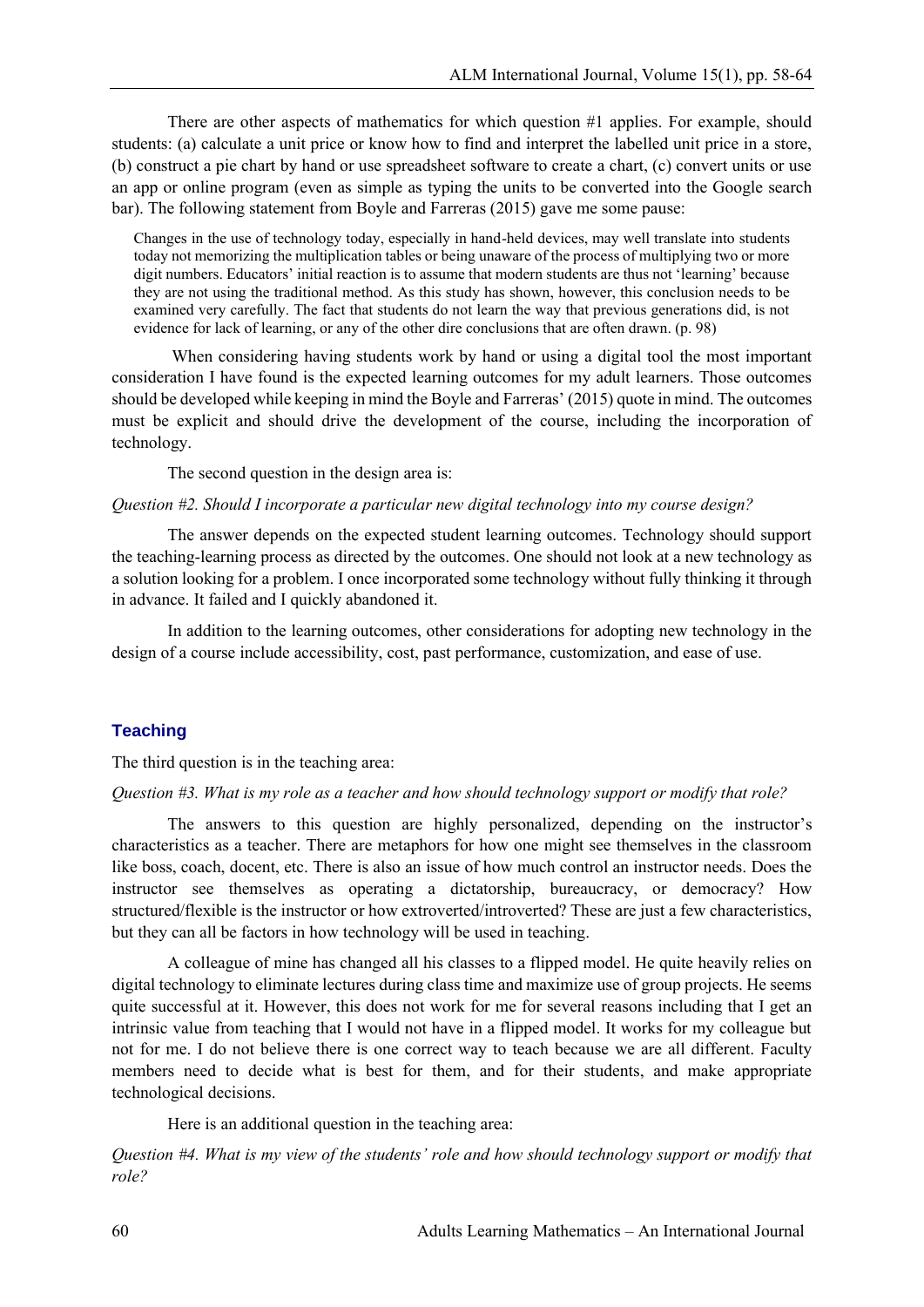Technology has changed a traditional model of the instructor imparting content to the students. Now, students have greater access to the content because of digital technology. Instead of being primarily recipients of content in class, should expectations be raised for students to find more of the content on their own? If so, this would require more emphasis on how to find and evaluate information. I have a car buying project where they compare hybrid and non-hybrid versions of the same car model. I give them very little information and require them to decide what they need and to go find it. To support this, I also have a small unit that I teach on efficient online searching.

Technology has also changed how students are able to interact with each other. Digital technology allows for greater collaboration. Is this collaboration an important part of students' educational experience? If so, then what tools are appropriate? But a tool, alone, is not enough. There is this caution by Borokhovski, et al. (2016):

When educational practitioners strive to effectively achieve their instructional goals, simply relying on more interactive technological tools is not enough—special attention should be paid to how to maximize their potential by designing tasks and activities that would elevate interaction to the stature of collaboration. (p. 23)

Technology must go together with good instructional design. Again, expectations for students must be clearly articulated. For example, in a quantitative reasoning class, a learning outcome might be to solve an authentic, real-life problem. Another outcome could be working successfully in a team to collaborate and develop consensus. For the latter outcome, some form of digital technology would be appropriate.

## **Assessment**

Regarding assessment, the key question is:

# *Question #5. Is the use of digital technology appropriate for assessing student work and providing feedback?*

Some faculty get enamoured (seduced?) with publishers' online homework systems that automatically grade homework and provide hints and other help. Students can get immediate feedback on their answers. Some programs are including artificial intelligence to diagnose incorrect responses by students. Also, analytics can be provided to the teachers regarding which problems students are having the most trouble with. So, there are certain advantages to online systems but, as instructors, do we get the same sense as to where particular students are having trouble? Also, homework that is automatically graded means that there are only certain types of questions that can be asked because the answers have to be recognized as correct or incorrect. Faculty must sort out these issues for themselves. I have used online homework programs for students to practice procedural skills and then supplement that work with projects that I hand-grade.

## **Learning Environment**

As I described in the introduction to this article, I have recently been using collaboration classrooms with students sitting in pods as groups. End-of-term student feedback indicates that the students very much enjoyed the experience and believed it helped their learning. Most became very close with their pod mates and worked well together on practice problems and group exercises. This shows that classroom furniture and digital technology can have an impact. Kramer (2017) stated:

The creation of more Active Learning Classrooms is supported by the theory of architectural determinism, which in this case suggests that physical environments will affect the learning experiences of students.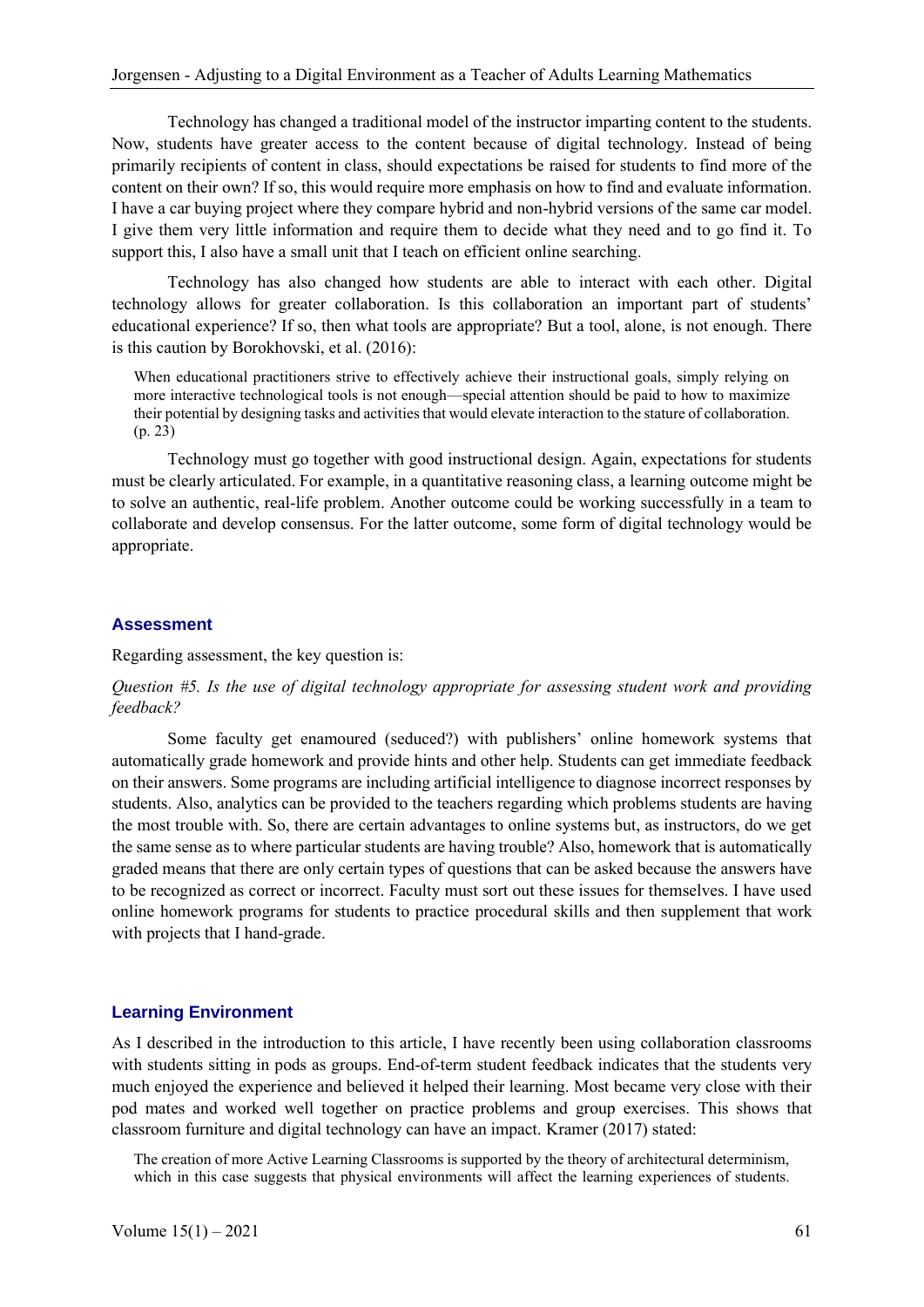Various universities are implementing policies that shift traditional teaching away from lecture style (oneway teaching) to student-centered learning. This approach involves both active learning and collaborative learning practices, with Active Learning Classrooms serving as a catalyst. (p. 15)

For all types of classroom situations and technology, given the above, it is worthwhile for instructors to consider the following question:

# *Question #6. Can I use technology to enhance the students' classroom experience?*

Consider what features of various technologies are important in helping students achieve learning outcomes but do not underestimate the role of classroom technology as simple as furniture, layout, and classroom design. Years ago, at a previous institution, there was an instructor I knew who preferred a traditional classroom with individual chairs with tablet arms. But one term he was scheduled in a room with long tables. When he found out his room assignment, he objected to that room because it did not allow him to move up and down the rows helping students. When offered to change rooms he decided to just go with what was originally scheduled. Near the end of the term, I asked him how his classes were. He said the classes were wonderful and that attendance was better than usual and so were the exam scores. I then asked him to what did he attribute the improvement. His response, to my surprise, was "It's the tables." His rationale was that the tables allowed students to help each other more and that resulted in a better learning environment in the classroom. So, years later, when my institution created the collaboration rooms, I took the opportunity to try something new which resulted in my classroom being a more effective learning community.

The next question may be a strong consideration for teaching adult students:

# *Question #7. To what degree do busy adult students need a physical classroom experience, given that digital technology can provide other ways for connecting with students and content?*

My students tend to be quite busy between school, work, and other responsibilities. Digital technology can help relieve the time spent in commuting to school and offer flexibility on when the learning is accomplished. Remote or other forms of online learning can be quite effective. But, I also believe in the value of the classroom experience for adult learners and saw an example in the collaboration classroom that illustrated the value for an older student in the pod environment. During one term a few years ago, an older, non-traditional student was in a pod with four students who were right out of secondary school. He would joke about how little he knew compared to the younger students but also remarked on how beneficial it was for them to help him learn. Later in the term when we were covering home mortgages, I saw him at his pod's white board explaining concepts to them because he had actually gone through the loan process in buying a house. I went over and said something like, "Well, look at you teaching your pod mates." He gave the biggest smile and said it was great to be able to switch roles and help the young adults in his pod.

There are many options from the classroom to various digital technologies including learning management systems, cloud services, social media, and video conference sites. But, what is the tradeoff? How important is the classroom experience through meeting regularly and interacting face-to-face? Do adult students need more structure or less?

Digital technology is so prevalent in many countries around the world that it is easy to forget that not all have access. Hence, the importance of considering the following:

### *Question #8. How accessible is any planned new technology and what can I require of my students?*

As an example of studies showing a digital divide, Wilson, et al. (2019) measured digital inclusion in Australia. They concluded the following:

The ADII [Australian Digital Inclusion Index] reveals that digital access, affordability and abilities continue to follow distinct geographic, social and socio-economic contours. In general, rural and regional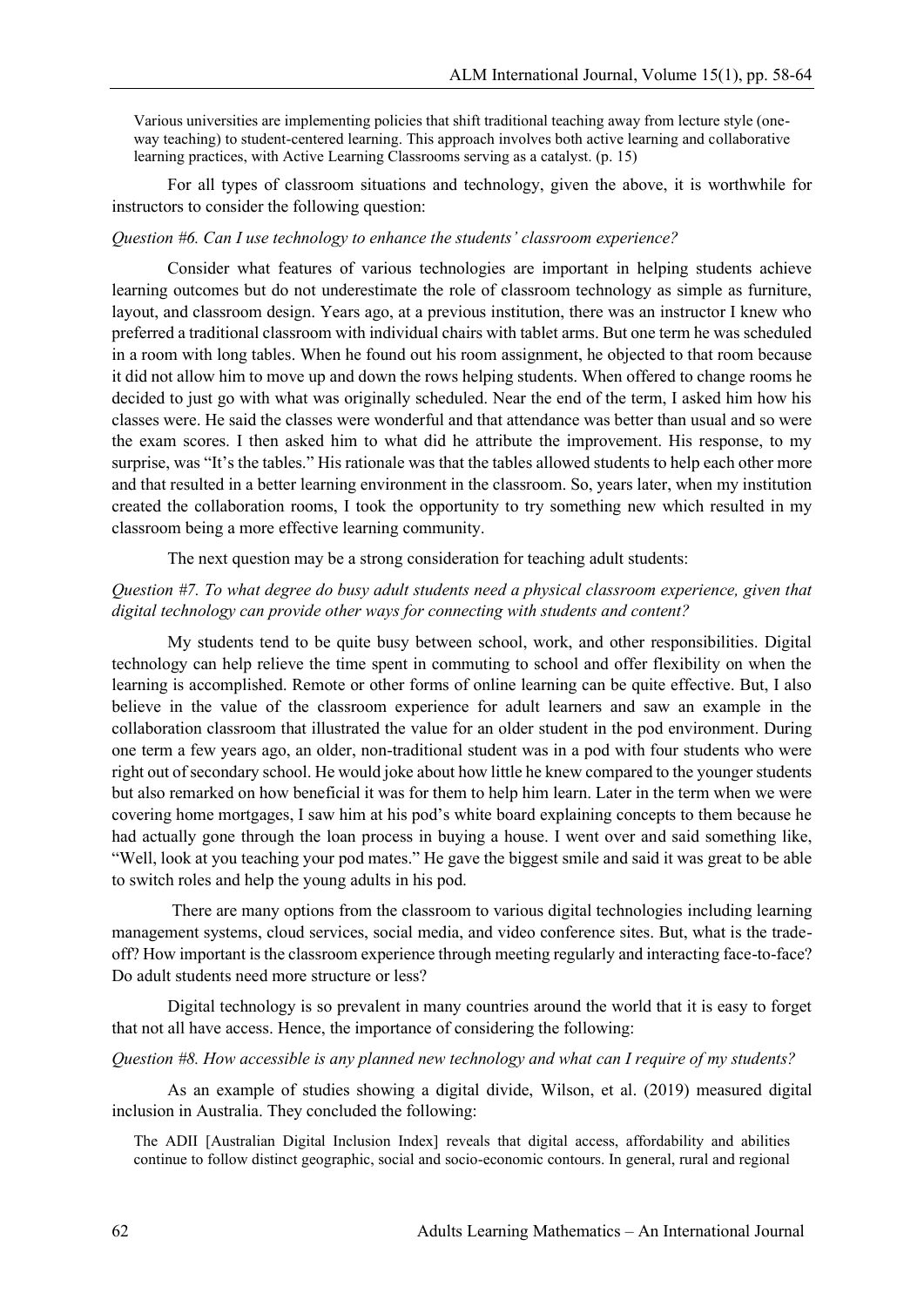Australians, older Australians and Australians with low levels of income, employment, and education are less digitally included than their compatriots. (p. 117)

Similarly, in my own country, here is a statement from Yu, et al. (2016):

Using a representative sample of Americans over the age of 50 years, … Findings show that nearly half of respondents do not have regular Internet access. While the access divide in gender is reversed in favor of women, those who are socioculturally, economically, and physically disadvantaged are less likely to have reliable Internet access, … (conclusion, para. 1)

In most cases, we cannot assume that every one of our students will have internet access, devices, or needed software programs. The collaboration room though allowed the students to see various software programs like mortgage calculators and to visit and explore various websites to analyse quantitative information. Pod mates had various levels of computer expertise and were able to help each other learn. To further help with any potential digital divide issues, my institution provides free Microsoft 360 accounts for all students. There are also computer labs that students can use but I find that students are on campus only when they have classes in the two or three days that they come to campus. They usually have to get to work or pick up children from day-care right after their classes. So, even though the university provides what they need, it may not be accessible to all and I still needed to be prepared to make allowances for some students.

There are also potential issues with online resources that may lack accessibility for students with disabilities, although this has improved a lot. The pods were actually an advantage to one of my students who was sight-impaired. He loved the pod setup because he could sit right next to his pod's monitor and easily see his screen whereas he had difficulty often in traditional classrooms.

#### **Professional Development**

A teacher wanting to do what will work best for student learning must do some self-reflection on how flexible they are and how much time they are willing to spend examining digital technology use. How willing is an instructor to try something new, despite the learning curve?

#### *Question #9. Am I comfortable in pursuing and using new technology for my teaching?*

It takes time and effort to stay current. How committed is one to professional development regarding digital technology? That commitment requires self-reflection and continuous professional development. Seeing the possibilities for providing valuable learning experiences in the collaboration room, I was willing to put in the time to not only learn the technologies of the room and my institution's learning management system but to also alter my teaching style and methods. It was a considerable investment of my time and worth it, in my opinion. It was also valuable to work closely with a colleague who was ahead of me by a year in the use of the collaboration rooms.

The last question is about teachers becoming students themselves in a digital world:

# *Question #10. Can I take advantage of digital technology to improve my professional development opportunities?*

Digital technology can help instructors to learn and there are a variety of means to communicate and collaborate with colleagues. One can follow various educators on social media, participate in online research forums, use cloud sharing services, belong to professional organizations, attend conferences/webinars, etc. Also, educational institutions have an obligation to encourage technological professional development through evaluation/reward systems and providing resources for training and personal development.